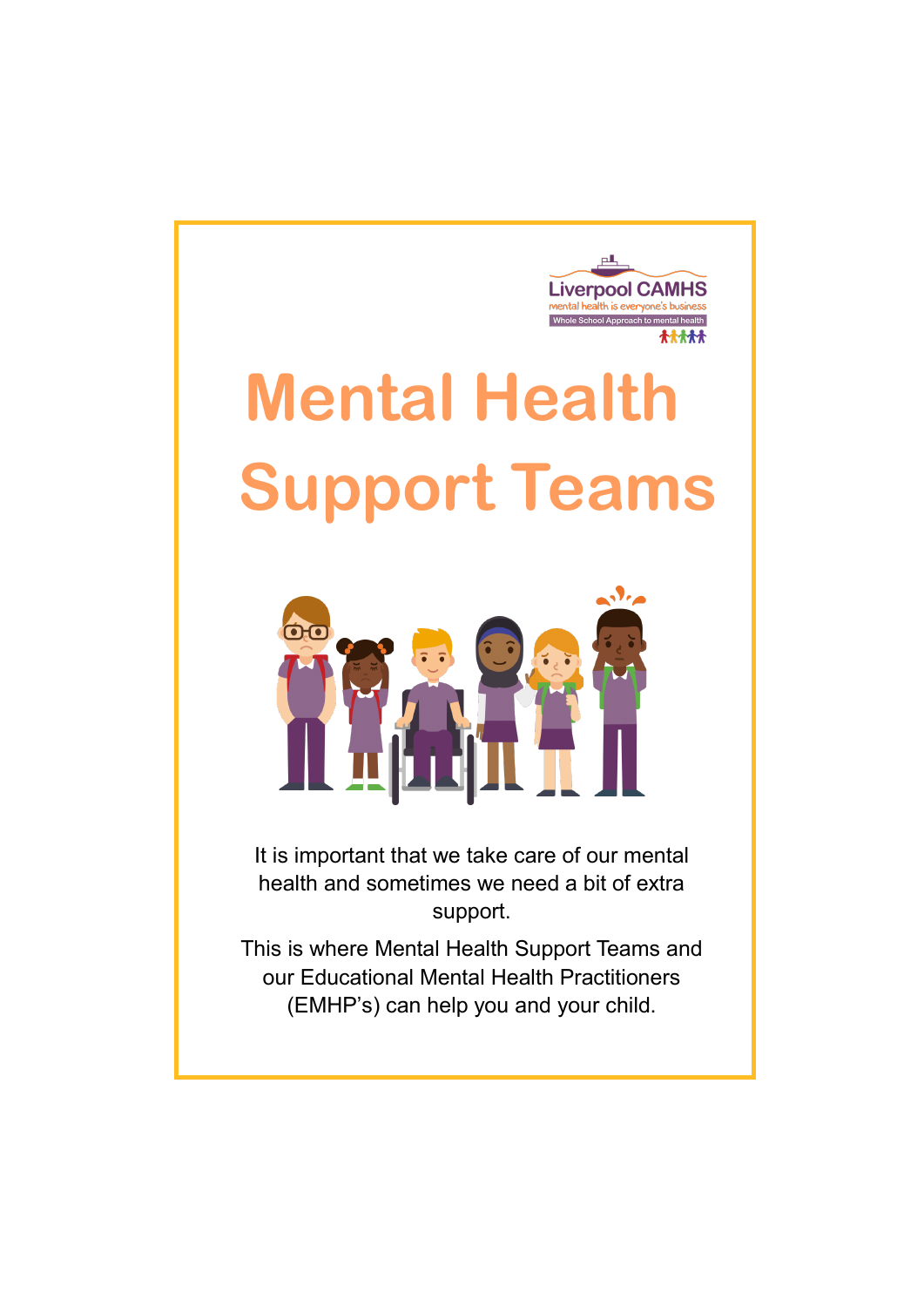#### **What is the Mental Health Support Team (MHST)?**

The MHST works within schools with children, young people and their families, providing early support for mental health and emotional wellbeing. The MHST is made up of a range of practitioners that can offer evidence based interventions and support for the whole school.

#### **What can the Mental Health Support Team work with?**

- $\Rightarrow$  Low-level anxiety/worry does your child appear to be anxious or have lots of worries?
- $\Rightarrow$  Low mood has your child started feeling sad and does their mood not seem to be lifting?
- $\Rightarrow$  Understanding emotions Does your child have difficulty expressing their emotions?
- $\Rightarrow$  Phobia does your child have a phobia that is getting in the way of their day to day life?
- $\Rightarrow$  Parent support for anxiety does your child appear to be anxious and can this be difficult to manage?
- $\Rightarrow$  Parent support for challenging behaviour is your child displaying difficult/challenging behaviours?

These are just some of the areas the MHST can help support.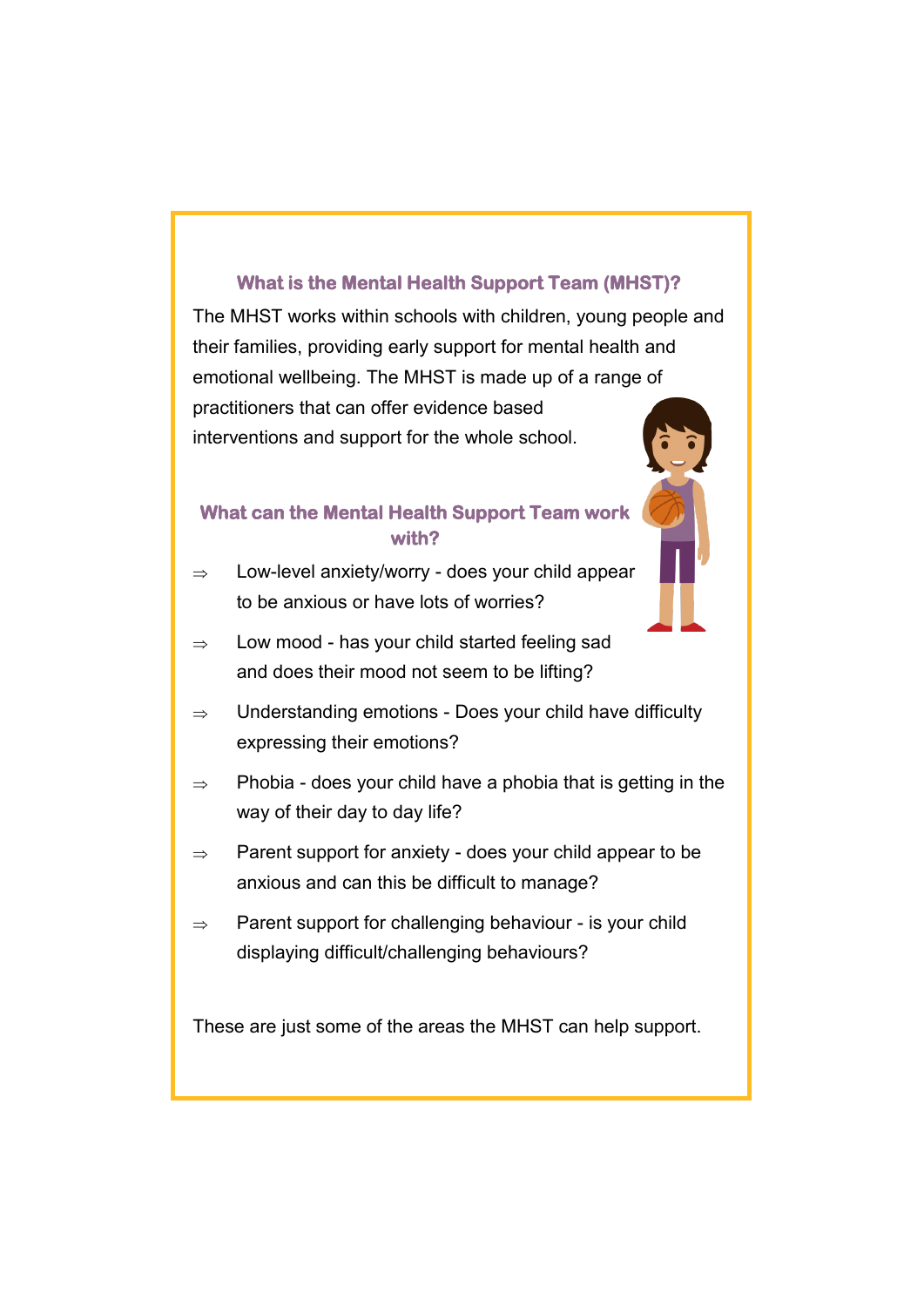#### **What does the Mental Health Support Team provide?**

- $\Rightarrow$  Assessments for children identified by school staff as requiring support with their mental health and emotional wellbeing.
- $\Rightarrow$  Training for school staff and parents/carers to support children with their mental health and emotional well-being
- $\Rightarrow$  Group workshops to support children with their mental health and emotional wellbeing.
- $\Rightarrow$  Individual one-to-one support for up to 8 weeks

#### **What happens in an assessment?**

The Mental Health Support team will contact you to arrange an appropriate time to meet with you and your child. The assessment can take place in school or virtually.

During the assessment, you and your child will be asked some questions and you will also be asked to fill in questionnaires. Once you have had an assessment, the MHST will help you to decide what the right support for you and your family is.